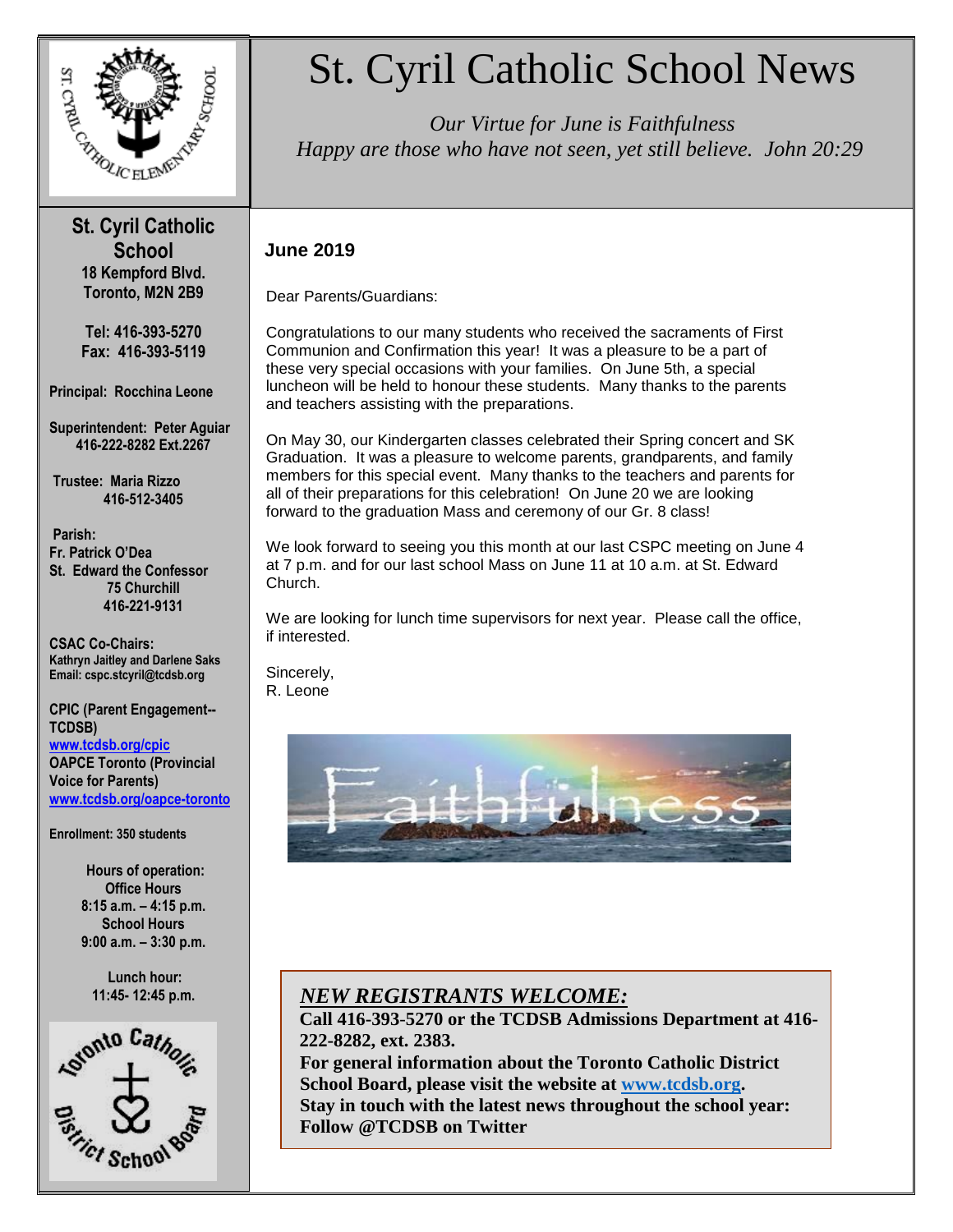### **A Summer Blessing**

*God of all times and seasons, as this school year ends, we turn to you with hearts filled with grateful amazement at all you've helped us to learn and be.*

*Every time one of us extended a helping hand to another, every time we forgave each other, every time we put our trust in you, your Son, Jesus Christ, was present among us.*

*We have grown in our love for you and in our desire to walk in your ways.*



### **School Mass**

Please join us on **Tuesday, June 11 at 10 a.m.** for our school Mass at St. Edward the Confessor Church.



### **Communion and Confirmation Luncheon – June 5**

Congratulations to our Gr. 2 and Gr. 7 that received the sacraments of First Communion and Confirmation this year. The students are looking forward to a special luncheon on June 5 in the school gym. Thank you to parents and staff helping to organize this wonderful tradition at our school!



### **Jump Rope for Heart!**

Through everyone's generosity we raised \$4,407.10 for the Heart and Stroke Foundation! Many thanks to everyone who participated and a special thank you to Mrs. Palermo for organizing this special event.

### **St. Cyril Catholic School Parent Council News (CSPC)**

Our next CSPC meeting will be on June 4 at 7 p.m. in the library. All parents are welcome!

#### **Save the following dates:**

CSPC AGM - Sept. 17, 2019 at 7 p.m. Welcome Fair and BBQ – Sept. 20 from 4-7 p.m.

Thank you to Ms. Landry for preparing the urns at the front of the school and for the new plants at the front and in the butterfly garden!

### **Thank you to all of our volunteers!**

Many thanks to all of our volunteers who have dedicated so much time and care in support of our students. Events such as Carnaval, chess, concerts, First Communion/Confirmation luncheons, graduations, pizza lunches, play day, Scientists in Schools, W5H, and the many sporting events, such as cross country, track and field, hockey, skating, swimming, volleyball, and basketball could not proceed without your help. We are fortunate to have parents and grandparents willing to assist in so many ways!

A special thank you to our CSPC members who dedicate time each month to collaborating on issues important to our school!



### **Student Council and WE Team**

Congratulations to our student council and WE Team members for their student leadership on numerous initiatives. Thank you to Mlle. Ogokeh for overseeing student council and to Mme Lavertu for her planning with the WE Team. We look forward to continued great work from our student leaders!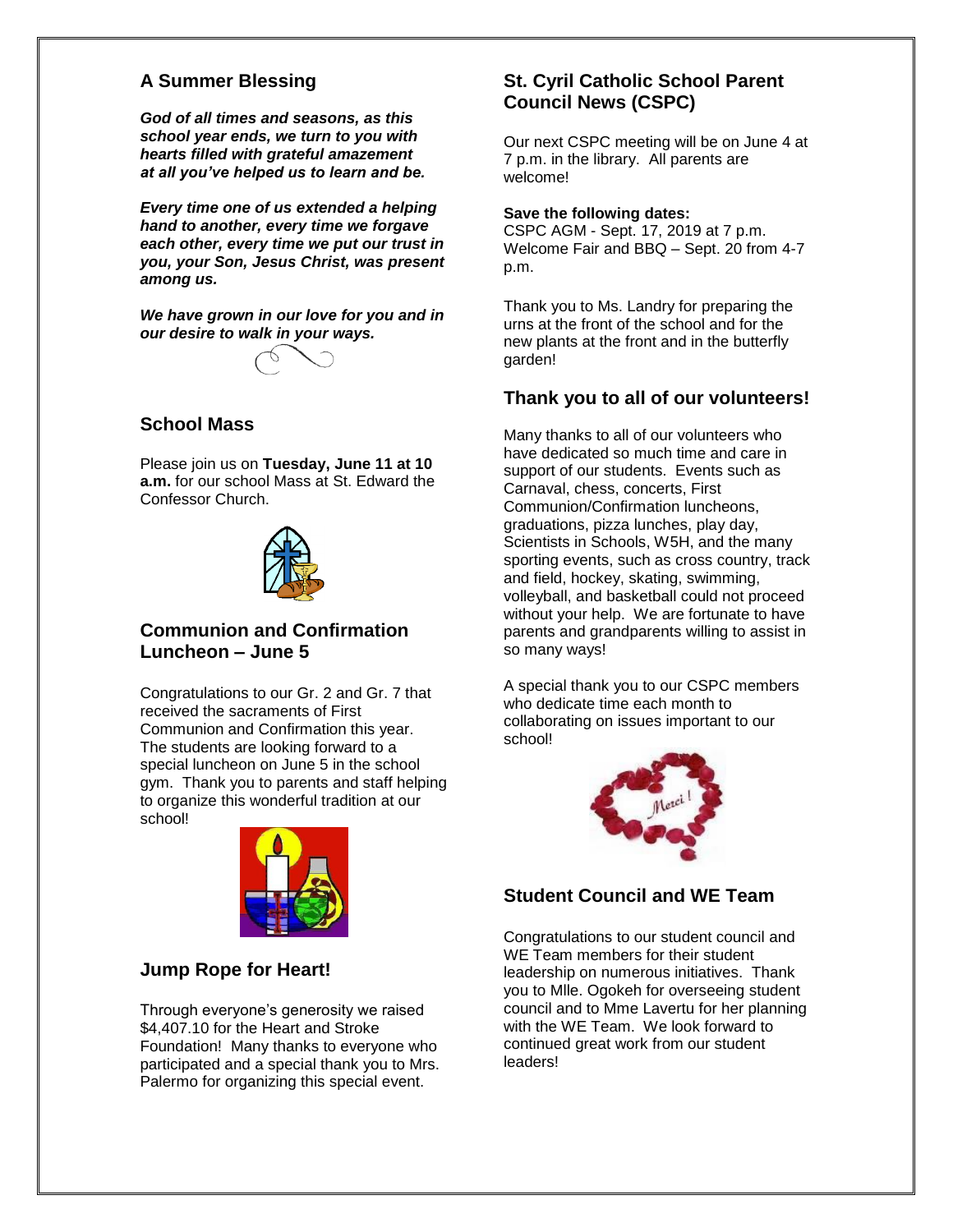### **First Holy Communion**

On Sun May 26, some of our gr. 2 students received the Sacrament of First Holy Communion. On June 1, additional gr. 2 students will be receiving this Sacrament. The students have been diligent in preparing for this special day, through prayer and song. May God bless them as they continue their spiritual journey and strengthen their faith. We look forward to the special Luncheon for all gr. 2 students, on June 5.

Mrs. Wales (Religion Teacher)



### **On sauve la terre, un marqueur à la fois!**

Mme Pierini's Grade One class has initiated the collection of dried out markers to help our school get re-certified as an Eco-school!

On Monday, May 13<sup>th</sup>, all students were invited to bring in any brand of dried out markers to fill the bin that is located in the school foyer.

At the end of June, we will ship the bin off to Crayola, where the markers will be recycled.

Just think of how many markers we can keep from going into a landfill, if each St. Cyril Student brings in 3 …..that will be over 1 thousand markers!!

Everyone, please have a look around your homes over the next few weeks and bring in those markers……..

So we can help save the Earth, 1 marker at a time!

Merci!



### **Swim Team News!**

On May 4 and 5, the St. Cyril Swim Team competed in the annual TCDSB swim meet. We did very well and our coaches were happy with our results. A special thank you to Ms. Romero, Ms. Yu and Mr. Bernotas for coaching the team and accompanying them to the two day tournament. We look forward to seeing some new faces next year! We were treated to a swim team party on May 8 that everyone enjoyed.





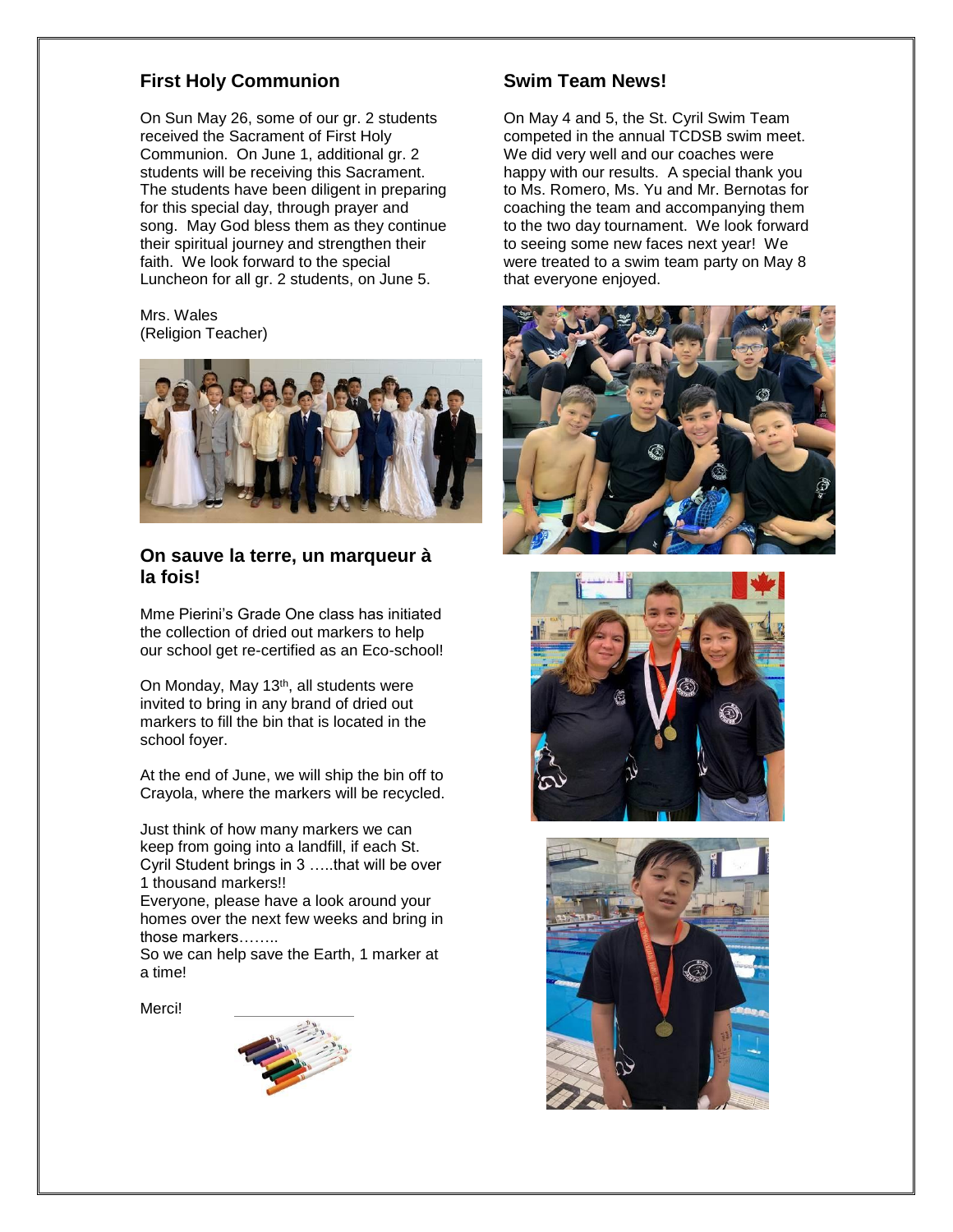### **Ma sortie à Mansfield**

Ma sortie à Mansfield était absolument une expérience que je ne vais jamais oublier. Ce voyage était tellement amusant et diffèrent, et il a permet de nous crée des nouvelles amitiés avec d'autres personnes dans notre classe que nous n'avons pas trainé avec beaucoup à l'école. Nous avons participé à nombreuses activités qui ont créé un lien plus fort et des compétences de travail en équipe les uns avec les autres.

Premièrement, une activité qu'on a jouée était « instinct de survie ». J'ai apprécié ce jeu parce que c'était semblable à une chasse au trésor, car nous devions trouver des points d'eau et de nourriture dans la forêt. Ce jeu nous nous a également appris beaucoup de choses sur les animaux de la forêt, car chaque élève s'est vu attribuer un animal et certains animaux seront les chasseurs et d'autres seront chassés.

Mon activité préférée était « survivant des bois ». Cette activité à nous permet de construire un abri avec des bâtons et des feuilles. Il nous a aussi appris à faire du feude compétences très importantes à savoir en cas d'une émergence.

En conclusion, j'encouragerais certainement d'autres classes à fréquenter Mansfield car c'est une expérience d'apprentissage amusante et à nulle autre pareille.

Olivia Commisso Mme Silva 8<sup>e</sup>



### **ME to WE Water Walk 2019 May 6, 2019**

Dear parents/guardians;

As we did last year, my grade 5 and 6 students French Immersion students will be organizing a Water Walk on June 6. This fundraiser will help provide safe water in a developing country and help children, mostly girls, attend school instead of fetching water for their families. \$25 can provide safe water for one person for life. Last year, more than \$3,300 was raised at our school. Many fundraising activities will take place in the weeks of *June 3* and *June 10*: bake sale, lemonade sale, bracelet sale, as well as canvassing. A letter to parents will provide all the details, as well as the link below. If at all possible, please *donate online* using this link, then click on *2019 St. Cyril Catholic School*.

#### **<https://www.crowdrise.com/hlnelavertu>**

Of course *cheques* (made to *Me to We Water Walk*), and *cash* are also accepted. Donations received prior to June 7 will be matched by ME to WE. Pizza lunches will be offered to the classes that raise the most money. Please be generous; the lives and futures of many children depend on it.

Thank you,

Mme Lavertu and the Grade 5 and 6 French Immersion classes

### **St Cyril's 2019 Water Walk Activities**

### *\$1 donation for each special dress- down day*

**Monday, June 3**– Dress-down Day (favourite meme or character) and freezies sale (\$1)

**Tuesday, June 4** – Bake sale **Thursday, June 6** – Water Walk (morning) freezies sale **Monday, June 10** – Bracelet sale and

Dress-down Day (Sports jersey) **Tuesday, June 11** – Lemonade and freezies sale

**Thursday, June 13** – Lemonade and freezies sale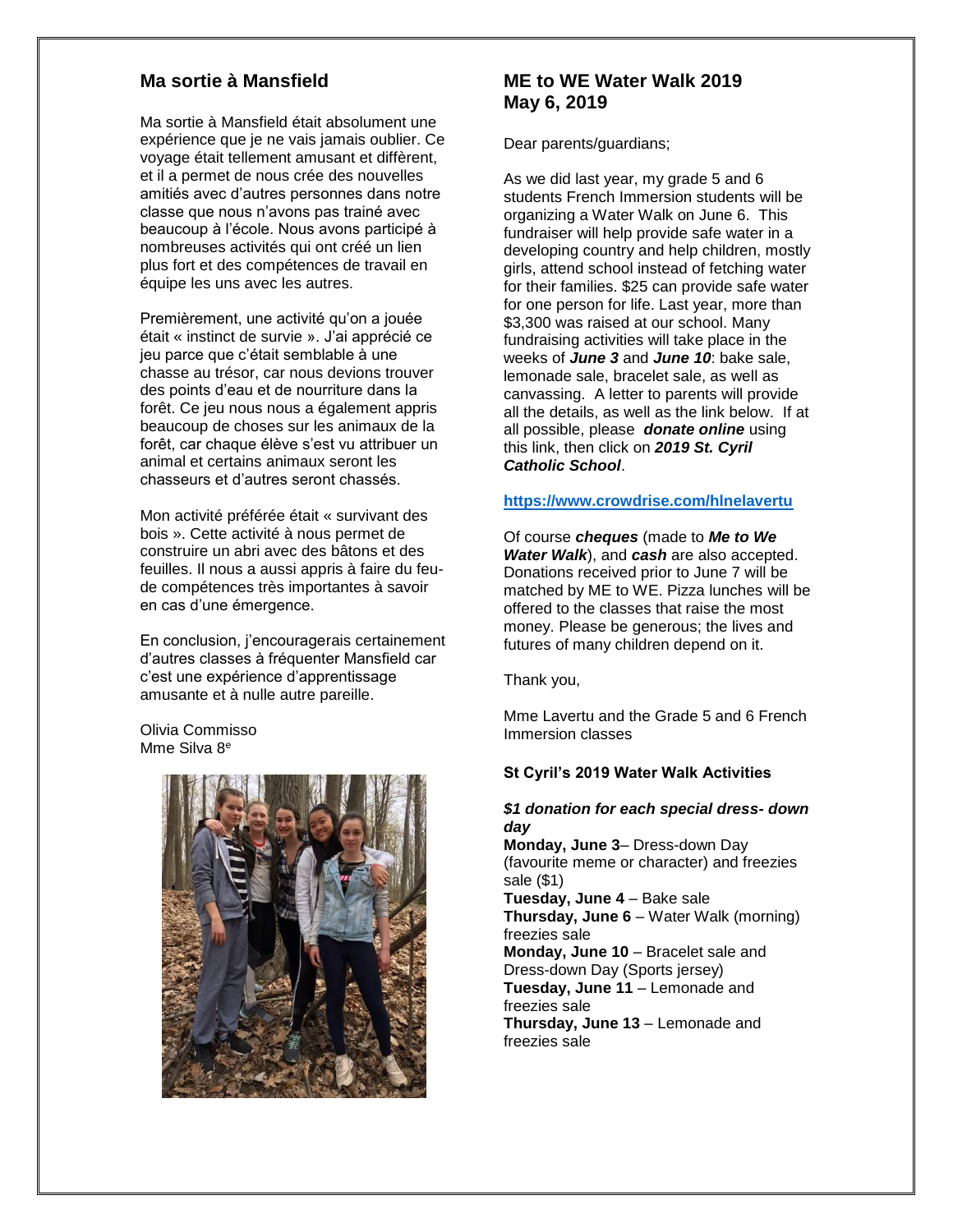### **St. Cyril School Yearbook**

The yearbook club has been hard at work capturing life at St. Cyril School during the 2018-2019 school year.

During the month of June the yearbook is available for \$15 and holds many treasured memories of the current school year.

Many thanks to Mr. D'Ippolito and the yearbook team!

### **Medieval Times**

The grade 4 classes went to Medieval Times on May 23. We have been studying this topic and we will have a social studies test about it. We learned about the importance of not bullying others. There were knights who fought and the white and black knight won the battle. We were on the yellow team and we ate lunch while watching the fight. We got a lot of good food: chicken, garlic bread, potato and corn. There were a lot of things we could buy like a wooden swords, fencing swords, light up roses and much more. There was a man who had an eagle. The eagle flew around the stadium. In the stadium there was a queen, king and knights. We had a lot of fun at Medieval Times.

Katya and Tayanna

### **Guidance Corner for June**

There are a number of summer learning opportunities available for intermediate students. A Summer Enrichment Camp for Grade 6,7 and 8 students helps to continue the development of necessary skills for success in both Literacy and Numeracy. **[https://www.tcdsb.org/ProgramsServices](https://www.tcdsb.org/ProgramsServices/ContinuingEducation/Pages/Default.aspx) [/ContinuingEducation/Pages/Default.asp](https://www.tcdsb.org/ProgramsServices/ContinuingEducation/Pages/Default.aspx) [x](https://www.tcdsb.org/ProgramsServices/ContinuingEducation/Pages/Default.aspx)**

The Summer Reach Ahead program offers students going into Grade 9, the opportunity to earn a high school credit through a variety of learning experiences at the high school they will be attending in September. You would have received registration information about the Summer Transition course in the acceptance package your child received from their September high school.

Graduating Grade 8 students can now begin their Community Involvement hours beginning July 1st. Guidelines on how to attain this graduation requirement can be found at:

**[https://www.tcdsb.org/programsservices/](https://www.tcdsb.org/programsservices/schoolprogramsk12/guidancecooped/communityservice40hours/Pages/default.aspx) [schoolprogramsk12/guidancecooped/co](https://www.tcdsb.org/programsservices/schoolprogramsk12/guidancecooped/communityservice40hours/Pages/default.aspx) [mmunityservice40hours/Pages/default.as](https://www.tcdsb.org/programsservices/schoolprogramsk12/guidancecooped/communityservice40hours/Pages/default.aspx) [px](https://www.tcdsb.org/programsservices/schoolprogramsk12/guidancecooped/communityservice40hours/Pages/default.aspx)**

The Footsteps to Success summer day camp is being offered at St. Timothy, Saint Mother Teresa and Father Henry Carr during July and August. This free camp is available for children aged 10-13. More information and registration forms can be found here:

#### **[https://footstepstosuccesstcdsb.weebly.](https://footstepstosuccesstcdsb.weebly.com/) [com/](https://footstepstosuccesstcdsb.weebly.com/)**

It is important to keep your child active and motivated to continue learning during the summer months. Be creative with how you can involve your child in a variety of inexpensive and entertaining learning opportunities during July and August. I have included a couple of links for some fun ways to keep your children busy during the summer holidays**:** 

### **[http://www.modernmami.com/summer](http://www.modernmami.com/summer-activities-for-kids/)[activities-for-kids/](http://www.modernmami.com/summer-activities-for-kids/)**

**[https://www.todaysparent.com/family/acti](https://www.todaysparent.com/family/activities/unique-summer-camps-in-toronto/) [vities/unique-summer-camps-in-toronto/](https://www.todaysparent.com/family/activities/unique-summer-camps-in-toronto/)** Students who may need counselling support during the July and August can access services from the Kids Help Phone**: [www.kidshelpphone.ca](http://www.kidshelpphone.ca/) (1-800-668-6868) at East Metro Youth Services <http://www.whatsupwalkin.ca/>** (416-438- 3697), or through your local hospital Emergency Room.

Have a wonderful summer,

Liliana Compagnone Elementary Guidance Counsellor

### **Spending Time with Family and Friends – Advice from our Psychology Dept.**

We've all experienced the feeling of joy and contentment that comes from spending time with a close friend or family member. Being able to walk away from an encounter with the sense that we are loved and feeling reenergized to carry on with our day. Spending time with family and friends can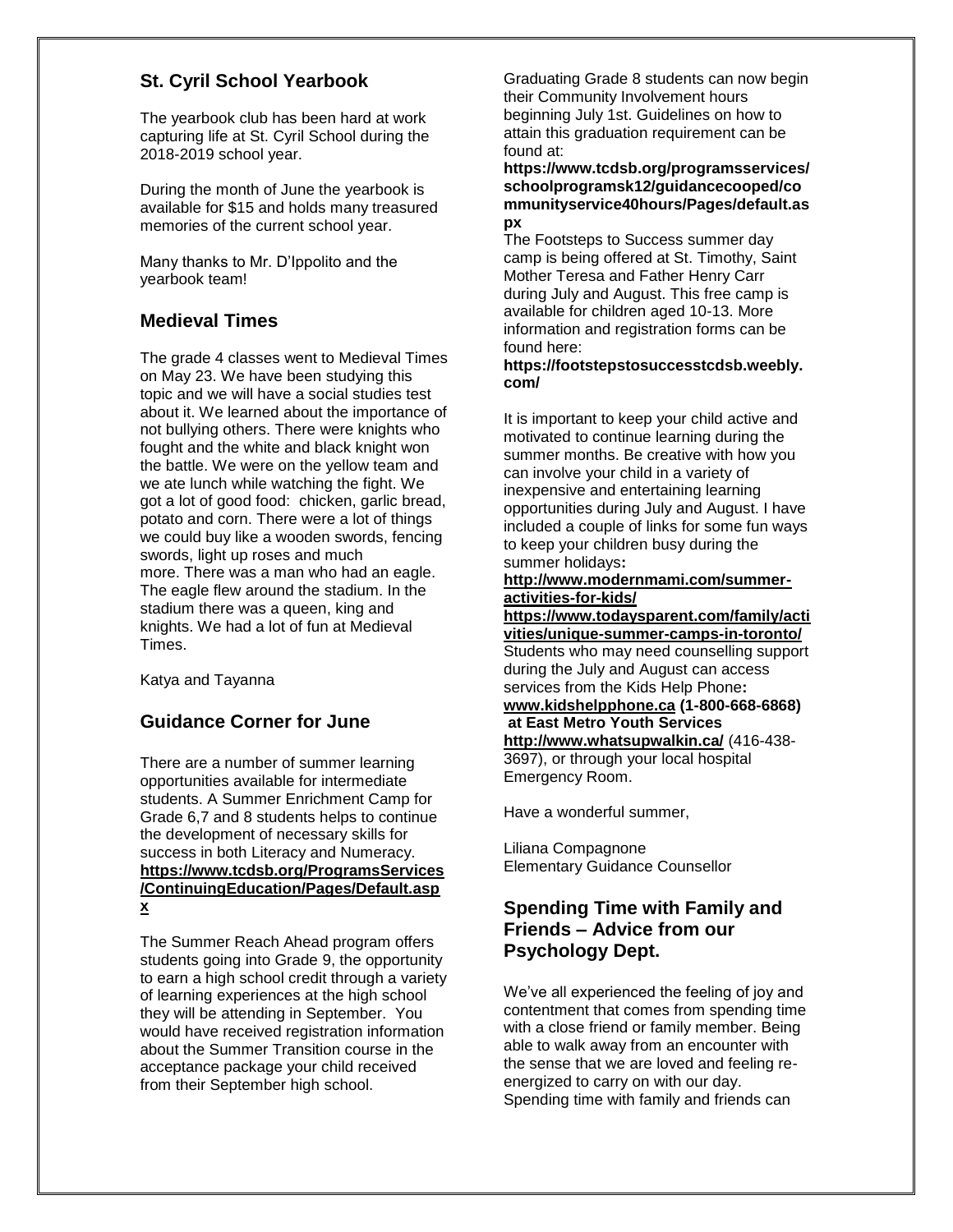give a boost to our mental health in many ways. "When it comes to our well-being, other people matter."

- Spending time with family and friends strengthens our relationship with them and in turn helps us to gain a sense of belonging
- When we spend time with others it gives us the opportunity to share our feelings and experiences and offers emotional support.
- When we support others it promotes our own well-being
- When we build strong social connections it helps us to feel more secure, happier, and gives us a sense of purpose.

Many children and youth look forward to the carefree days of summer and enjoy their time off from the school routine. However, for some children/youth the summer break may be a time of uncertainty. They may have a lot of unstructured time and may have difficulty with a change in their daily routine. There's a few things that can help children feel more at ease:

- Maintain your son/daughter's schedule as much as possible eg. bedtime, mealtime
- Post a schedule: By outlining the day's events your son/daughter will know what is planned for the day and may feel more at ease. For younger children you can use pictures
- Allow time to play outdoors, or just hang out and have some quiet reflection (without electronic devices).
- Schedule activities eg. every afternoon go to the playground or for a walk

Information obtained from [www.nhs.uk](http://www.nhs.uk/) and [www.childmind.org](http://www.childmind.org/)

### **Speech, Language, and Hearing Information and Suggestions**

The TCDSB Speech, Language, and Hearing Dept. recommends that all students receive a hearing test and have their hearing monitored by their family pediatrician. Hearing loss can leave gaps in the incidental learning of general information, vocabulary, and a nuanced understanding of language.

Students with language impairments are 4 to 5 times more likely to have reading difficulties in school.

Half of all cases of hearing loss are preventable. Practise good hearing. Turn down the volume!

### **Monthly Update from the Board June 2019 Important Information**

#### **Summer School Registration Continues**

Check here for registration information, as well as important dates to note course options, locations and more.

[https://www.tcdsb.org/programsservices/continui](https://www.tcdsb.org/programsservices/continuingeducation/pages/default.aspx) [ngeducation/pages/default.aspx](https://www.tcdsb.org/programsservices/continuingeducation/pages/default.aspx)

#### **School Year Calendar for 2019-2020**

[https://www.tcdsb.org/calendar/pages/schoolyear](https://www.tcdsb.org/calendar/pages/schoolyearcalendar.aspx) [calendar.aspx](https://www.tcdsb.org/calendar/pages/schoolyearcalendar.aspx)

#### **Want instant alerts about your child's absence? Sign Up for School Messenger**

To enhance our existing absence-checking procedure we introduced a new student absence reporting system called SafeArrival making it easier for you and staff to verify student attendance. With SafeArrival, you are asked to report your child's absence in advance using any of these 3 convenient methods:

- 1. Using your mobile device, download and install the SchoolMessenger app from the Apple App Store or the Google Play Store (or from the links at [https://go.schoolmessenger.com\)](https://go.schoolmessenger.com/). The first time you use the app, select Sign Up to create your account. Select Attendance then Report an Absence.
- 2. Use the SafeArrival website, [https://go.schoolmessenger.com.](https://go.schoolmessenger.com/) The first time you use the website, select Sign Up to create your account. Select Attendance then Report an Absence.
- 3. Call the toll-free number 1 (833) 251- 3286 to report an absence using the automated phone system.

These options are available 24 hours/day, 7 days a week. Future absences can be reported at any time up to a maximum of 10 consecutive days. It is important to note that when setting up your account, you must register using the email address and phone number associated with your child's Trillium account. In addition, schools will use the SchoolMessenger Communicate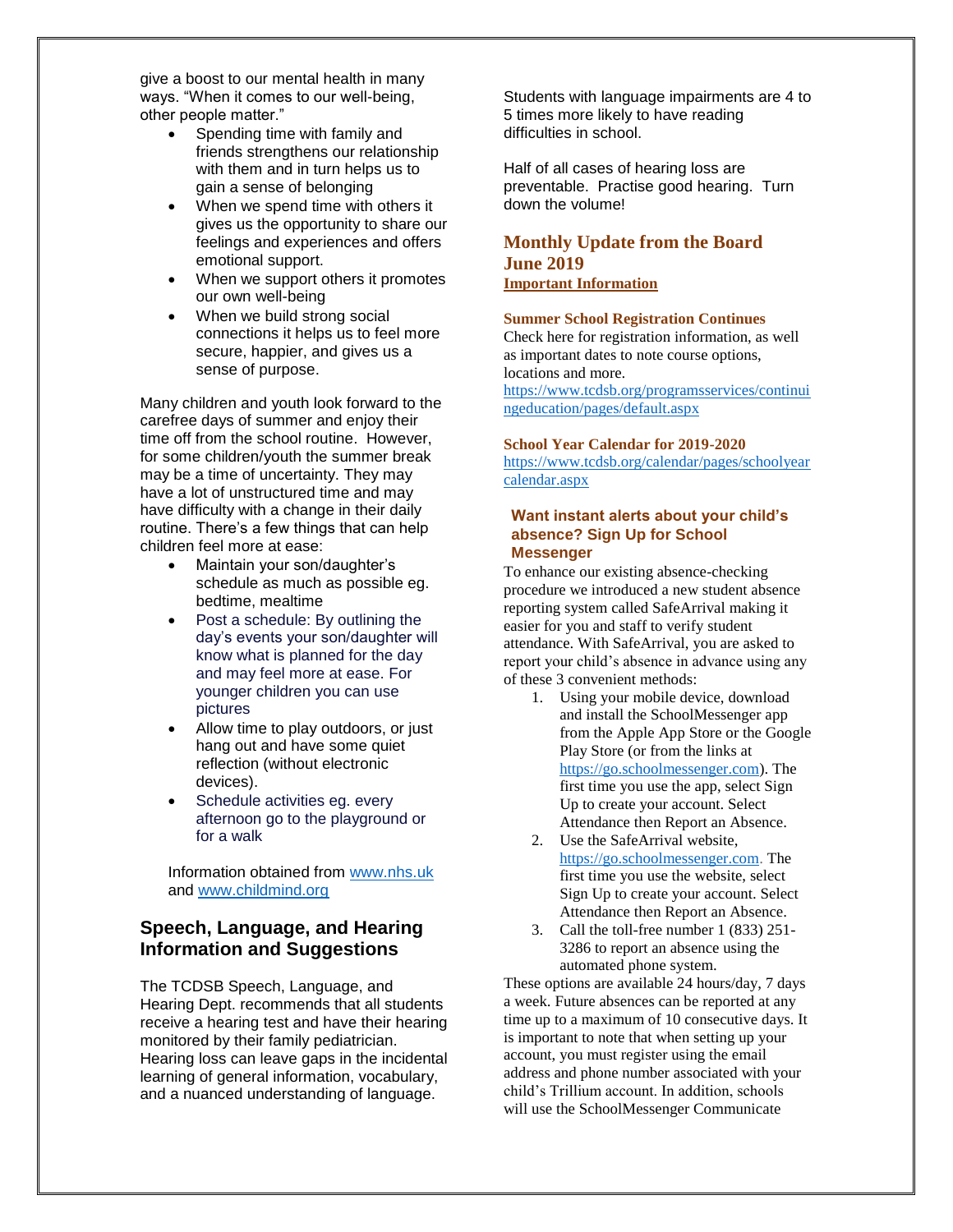automated notification system to contact parents whose child is absent when the absence was not reported in advance.

#### **Get Updates on School Bus Service**

Register for the Toronto Student Transportation Group Parent Portal to receive real time notifications about school bus cancellations or delays. The parent portal will be updated and reopen in mid-August for sign up. [https://www.torontoschoolbus.org/transportation](https://www.torontoschoolbus.org/transportation-portal/Account/Register/) [-portal/Account/Register/](https://www.torontoschoolbus.org/transportation-portal/Account/Register/)

International Languages Elementary (ILE) Program - After Hours Registration

- International Languages Elementary [\(ILE\) After Hours Calendar 2019-](https://www.tcdsb.org/ProgramsServices/SchoolProgramsK12/InternationalLanguages/Documents/International%20Languages%20Elementary%20(ILE)%20AFter%20Hours%20Calendar%202019-2020.pdf) [2020.pdf](https://www.tcdsb.org/ProgramsServices/SchoolProgramsK12/InternationalLanguages/Documents/International%20Languages%20Elementary%20(ILE)%20AFter%20Hours%20Calendar%202019-2020.pdf)
- [ILE After Hour Centres -](https://www.tcdsb.org/ProgramsServices/SchoolProgramsK12/InternationalLanguages/Documents/ILE%20After%20Hour%20Centres%20-%202019-2020.pdf) 2019- [2020.pdf](https://www.tcdsb.org/ProgramsServices/SchoolProgramsK12/InternationalLanguages/Documents/ILE%20After%20Hour%20Centres%20-%202019-2020.pdf)

#### **Online registration:**

[https://www.tcdsb.org/ProgramsServices/S](https://www.tcdsb.org/ProgramsServices/SchoolProgramsK12/InternationalLanguages/Pages/Saturday-School-Registration.aspx) [choolProgramsK12/InternationalLanguages](https://www.tcdsb.org/ProgramsServices/SchoolProgramsK12/InternationalLanguages/Pages/Saturday-School-Registration.aspx) [/Pages/Saturday-School-Registration.aspx](https://www.tcdsb.org/ProgramsServices/SchoolProgramsK12/InternationalLanguages/Pages/Saturday-School-Registration.aspx)

#### **Rooted in Christ: we Belong, we Believe, we Become (Pastoral Plan)**

Throughout the year, we have seen our Pastoral Plan come to life in our school communities in many different ways, as we witnessed how our students and staff continue to be welcoming places of learning, where all are included and all are accepted, all are valued and all belong. Visit our website to see all the submissions from

across the Board:

[https://www.tcdsb.org/Board/NurturingOurCatho](https://www.tcdsb.org/Board/NurturingOurCatholicCommunity/rooted-in-christ/Pages/we-Belong-submissions.aspx) [licCommunity/rooted-in-christ/Pages/we-](https://www.tcdsb.org/Board/NurturingOurCatholicCommunity/rooted-in-christ/Pages/we-Belong-submissions.aspx)

[Belong-submissions.aspx](https://www.tcdsb.org/Board/NurturingOurCatholicCommunity/rooted-in-christ/Pages/we-Belong-submissions.aspx)

Some of the photos from the year-end event have been posted to our website

[https://www.tcdsb.org/board/nurturingourcatholi](https://www.tcdsb.org/board/nurturingourcatholiccommunity/news/2018-2019/pages/webelong.aspx) [ccommunity/news/2018-](https://www.tcdsb.org/board/nurturingourcatholiccommunity/news/2018-2019/pages/webelong.aspx)

[2019/pages/webelong.aspx](https://www.tcdsb.org/board/nurturingourcatholiccommunity/news/2018-2019/pages/webelong.aspx) and we hope to add a short video of the highlights from the day to that page soon as well.

*REMINDER: In September 2019 we shift our focus to "we Believe".*

**Contests and Other Opportunities for Students**

### **Ukrainian Canadian Heritage Month Poster Competition**

September is Ukrainian Canadian Heritage Month--an occasion to recognize and celebrate the many achievements and contributions of Ukrainian Canadians to Canada. Toronto Catholic District School Board invites students

to design a poster acknowledging the contributions of Ukrainian people to the Canadian mosaic. The winning entry will be used in connection with the celebrations in September 2019. Deadline **5pm on June 17th, 2019.**  Details:

[https://www.tcdsb.org/FORSTUDENTS/Opport](https://www.tcdsb.org/FORSTUDENTS/OpportunitiesForStudents/Pages/UkrainianCanadianHeritagePosterCompetition.aspx) [unitiesForStudents/Pages/UkrainianCanadianHer](https://www.tcdsb.org/FORSTUDENTS/OpportunitiesForStudents/Pages/UkrainianCanadianHeritagePosterCompetition.aspx) [itagePosterCompetition.aspx](https://www.tcdsb.org/FORSTUDENTS/OpportunitiesForStudents/Pages/UkrainianCanadianHeritagePosterCompetition.aspx)

### **Toronto Public Library Offers Tutoring and Support for Students**

[https://www.torontopubliclibrary.ca/detail.jsp?E](https://www.torontopubliclibrary.ca/detail.jsp?Entt=RDMEVT25984&R=EVT25984) [ntt=RDMEVT25984&R=EVT25984](https://www.torontopubliclibrary.ca/detail.jsp?Entt=RDMEVT25984&R=EVT25984)

**Youth Homework Help & Mentorship 4-7 pm for Grades 8+. Drop in. No registration required.**

Mon Jun 03, Mon Jun 10, Mon Jun 17, Mon Jun 24 at **[High Park](https://www.torontopubliclibrary.ca/detail.jsp?Nr=p_cat_branch_name:High%20Park) Library** Community Room Receive one-on-one support in important aspects of your academic life and career including homework and course tutoring, high school course selection, college, university and scholarship applications, employment assistance such as résumé building and mock interviewing. [https://www.torontopubliclibrary.ca/detail.jsp?E](https://www.torontopubliclibrary.ca/detail.jsp?Entt=RDMEDB0193&R=EDB0193&utm_source=Teen+News&utm_campaign=Teen+News+-+May+9,+2019&utm_medium=email) [ntt=RDMEDB0193&R=EDB0193&utm\\_source](https://www.torontopubliclibrary.ca/detail.jsp?Entt=RDMEDB0193&R=EDB0193&utm_source=Teen+News&utm_campaign=Teen+News+-+May+9,+2019&utm_medium=email) [=Teen+News&utm\\_campaign=Teen+News+-](https://www.torontopubliclibrary.ca/detail.jsp?Entt=RDMEDB0193&R=EDB0193&utm_source=Teen+News&utm_campaign=Teen+News+-+May+9,+2019&utm_medium=email) [+May+9%2C+2019&utm\\_medium=email](https://www.torontopubliclibrary.ca/detail.jsp?Entt=RDMEDB0193&R=EDB0193&utm_source=Teen+News&utm_campaign=Teen+News+-+May+9,+2019&utm_medium=email)

### **Free Museum Admission for Children**

**Royal Ontario Museum:** Every 3rd Monday of the month, the Museum will be open to the public for free General Admission from 5:30pm – 8:30pm.

**Art Gallery of Ontario**: Free General Admission every Wednesday from 6:00pm – 9:00pm.

AGO Free After Three: For youth ages 14 to 25. All Ontario High School students can visit the Gallery for free after 3 pm Tuesday to Friday during the school year. Simply present a valid student ID at the ticket desk.

Gardiner Museum: Children and youth aged 18 and under are always free.

Children under 12 years of age must be accompanied by an adult.

**Textile Museum:** Children aged 5 and under are free.

**Aga Khan Museum:** Admission to the Museum and all exhibitions is free each Wednesday from 4pm to 8pm.

**The Power Plant:** Admission all year round is free!

**Museum of Contemporary Art Toronto:** 

Children and youth 18 and under are always free.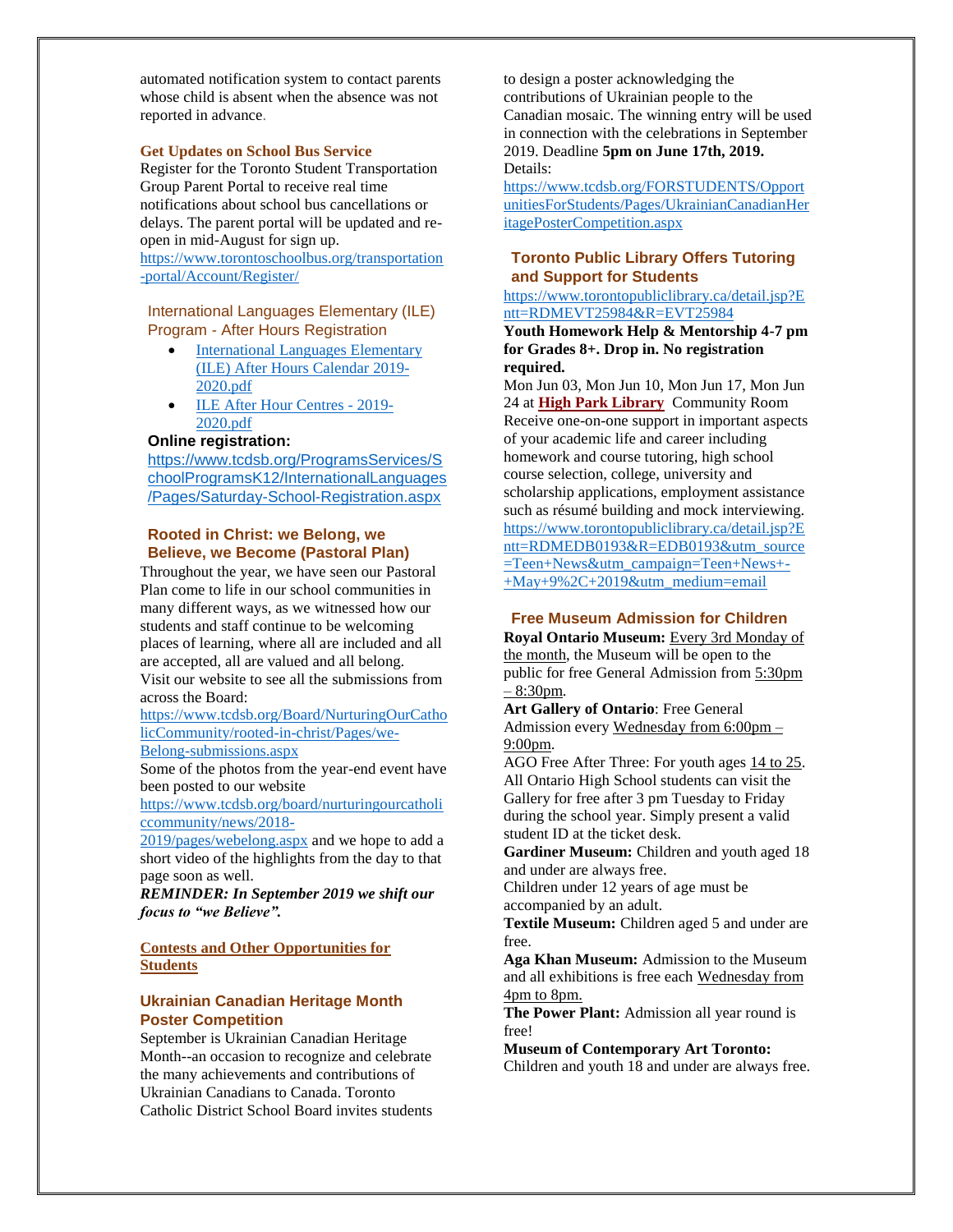Free admission for everyone on the last Sunday of each month from 10am to 2pm.

#### **Events and Observances**

#### **Mental Health**

**#HearNowON** is a youth engagement project designed to hear student voices from across the province. TCDSB High School students are invited to share their thoughts on mental health education and enhancing wellness at school at the Toronto Student Forum:

**Toronto #HearNowON Student Forum Saturday, June 8, 2019 8:30 a.m. – 4:30 p.m. Novotel Toronto** (45 The Esplanade, Toronto) Students can register online (parent permission required) at

<https://www.wisdom2action.org/hearnowon/>

Sponsored by School Mental Health Ontario in partnership with Wisdom2Action and supported by the Ontario Student Trustees' Association.

#### **TCDSB Celebrates Canada Day**

**Elementary Schools are encouraged to celebrate Canada Day on the last day of classes, June 27, 2019 by dressing in red and white and joining together at 10 a.m. to sing the national anthem.**

We look forward to your participation as we share our pride in what it means to be Canadian!

#### **June is…**

- **June 3-7 Indigenous Education Week** [https://www.tcdsb.org/forcommunity/he](https://www.tcdsb.org/forcommunity/heritagecelebration/nationalindigenousmonth/pages/indigenouseducationweek.aspx) [ritagecelebration/nationalindigenousmo](https://www.tcdsb.org/forcommunity/heritagecelebration/nationalindigenousmonth/pages/indigenouseducationweek.aspx) [nth/pages/indigenouseducationweek.asp](https://www.tcdsb.org/forcommunity/heritagecelebration/nationalindigenousmonth/pages/indigenouseducationweek.aspx) [x](https://www.tcdsb.org/forcommunity/heritagecelebration/nationalindigenousmonth/pages/indigenouseducationweek.aspx)
- **Italian Canadian Heritage Month** [https://www.tcdsb.org/FORCOMMUNI](https://www.tcdsb.org/FORCOMMUNITY/HeritageCelebration/ItalianCanadianHeritage/Pages/default.aspx) [TY/HeritageCelebration/ItalianCanadia](https://www.tcdsb.org/FORCOMMUNITY/HeritageCelebration/ItalianCanadianHeritage/Pages/default.aspx) [nHeritage/Pages/default.aspx](https://www.tcdsb.org/FORCOMMUNITY/HeritageCelebration/ItalianCanadianHeritage/Pages/default.aspx)
- **Portuguese Canadian Heritage Month** [https://www.tcdsb.org/FORCOMMUNI](https://www.tcdsb.org/FORCOMMUNITY/HeritageCelebration/PortugueseCanadianHeritage/Pages/default.aspx) [TY/HeritageCelebration/PortugueseCan](https://www.tcdsb.org/FORCOMMUNITY/HeritageCelebration/PortugueseCanadianHeritage/Pages/default.aspx) [adianHeritage/Pages/default.aspx](https://www.tcdsb.org/FORCOMMUNITY/HeritageCelebration/PortugueseCanadianHeritage/Pages/default.aspx)
- **Filipino Heritage Month**  [https://www.tcdsb.org/FORCOMMUNI](https://www.tcdsb.org/FORCOMMUNITY/HeritageCelebration/FilipinoHeritageMonth/Pages/default.aspx) [TY/HeritageCelebration/FilipinoHeritag](https://www.tcdsb.org/FORCOMMUNITY/HeritageCelebration/FilipinoHeritageMonth/Pages/default.aspx) [eMonth/Pages/default.aspx](https://www.tcdsb.org/FORCOMMUNITY/HeritageCelebration/FilipinoHeritageMonth/Pages/default.aspx) **June 12th—Filipino Heritage Day**
- **Deafblind Awareness Month** [http://www.cdbanational.com/deafblind](http://www.cdbanational.com/deafblind-awareness-month/) [-awareness-month/](http://www.cdbanational.com/deafblind-awareness-month/)

### **Other Important Dates:**

• June  $7<sup>th</sup>$ —PA Day for Elementary Schools

- June  $9<sup>th</sup>$ —Pentecost [https://www.tcdsb.org/board/nurturingo](https://www.tcdsb.org/board/nurturingourcatholiccommunity/pages/pentecost.aspx) [urcatholiccommunity/pages/pentecost.a](https://www.tcdsb.org/board/nurturingourcatholiccommunity/pages/pentecost.aspx) [spx](https://www.tcdsb.org/board/nurturingourcatholiccommunity/pages/pentecost.aspx)
- June 12th--Filipino Heritage Day [https://www.tcdsb.org/forcommunity/he](https://www.tcdsb.org/forcommunity/heritagecelebration/filipinoheritagemonth/events/pages/filipinoheritageday.aspx) [ritagecelebration/filipinoheritagemonth/](https://www.tcdsb.org/forcommunity/heritagecelebration/filipinoheritagemonth/events/pages/filipinoheritageday.aspx) [events/pages/filipinoheritageday.aspx](https://www.tcdsb.org/forcommunity/heritagecelebration/filipinoheritagemonth/events/pages/filipinoheritageday.aspx)
- June 19th—Sickle Cell Awareness Day
- World Refugee Day—June 20 [http://www.un.org/en/events/refugeeday](http://www.un.org/en/events/refugeeday/) [/](http://www.un.org/en/events/refugeeday/)

### **Visit [www.tcdsb.org](http://www.tcdsb.org/) for more information about any of these events.**

#### **June Meetings**

- June 3: OAPCE
- June 4: Governance and Policy Committee
- June 6: Corporate Services Committee
- June 11: Catholic Education and Living our Catholic Values Sub-Committee
- June 12: SEAC
- June 13: Regular Board
- June 17: CPIC

#### **Don't Miss Out on the Latest News and Information:**

- Visit the Board's website [www.tcdsb.org](http://www.tcdsb.org/)
- Subscribe to ENews to receive updates via email every week [https://web1.tcdsb.org/InterestSubscripti](https://web1.tcdsb.org/InterestSubscription/subscription.aspx) [on/subscription.aspx](https://web1.tcdsb.org/InterestSubscription/subscription.aspx)
- Or Follow @TCDSB on twitter to get updates throughout the day
- Athletics News: [https://www.tcdsb.org/programsservices](https://www.tcdsb.org/programsservices/schoolprogramsk12/healthoutdoorphysed/tdcaa/pages/tcdsb-athletics.aspx) [/schoolprogramsk12/healthoutdoorphys](https://www.tcdsb.org/programsservices/schoolprogramsk12/healthoutdoorphysed/tdcaa/pages/tcdsb-athletics.aspx) [ed/tdcaa/pages/tcdsb-athletics.aspx](https://www.tcdsb.org/programsservices/schoolprogramsk12/healthoutdoorphysed/tdcaa/pages/tcdsb-athletics.aspx)

| TORONTO CATHOLIC<br><b>DISTRICT SCHOOL BOARD</b><br><b>TRUSTEES 2018-2019</b> |                                 |              |  |  |  |  |  |  |
|-------------------------------------------------------------------------------|---------------------------------|--------------|--|--|--|--|--|--|
| Wards                                                                         |                                 |              |  |  |  |  |  |  |
| $1_{-}$                                                                       | Joseph Martino                  | 416-512-3401 |  |  |  |  |  |  |
| $2^{\circ}$                                                                   | Markus de Domenico              | 416-512-3402 |  |  |  |  |  |  |
| 3 <sup>1</sup>                                                                | Ida Li Preti                    | 416-512-3403 |  |  |  |  |  |  |
|                                                                               | 4. Teresa Lubinski              | 416-512-3404 |  |  |  |  |  |  |
| 5.                                                                            | Maria Rizzo, Chair              | 416-512-3405 |  |  |  |  |  |  |
| 6.                                                                            | Frank D'Amico                   | 416-512-3406 |  |  |  |  |  |  |
| $7^{\circ}$                                                                   | Michael Del Grande.             | 416-512-3407 |  |  |  |  |  |  |
|                                                                               | Vice-Chair                      |              |  |  |  |  |  |  |
| 8.                                                                            | Garry Tanuan                    | 416-512-3408 |  |  |  |  |  |  |
| 9.                                                                            | Norm Di Pasquale                | 416-512-3409 |  |  |  |  |  |  |
| 10.                                                                           | Daniel Di Giorgio               | 416-512-3410 |  |  |  |  |  |  |
|                                                                               | 11. Angela Kennedy              | 416-512-3411 |  |  |  |  |  |  |
| 12.                                                                           | Nancy Crawford                  | 416-512-3412 |  |  |  |  |  |  |
|                                                                               | <b>Taylor Dallin</b>            |              |  |  |  |  |  |  |
|                                                                               | Student Trustee<br>Joel Ndongmi | 416-512-3413 |  |  |  |  |  |  |
|                                                                               | Student Trustee                 | 416-512-3417 |  |  |  |  |  |  |